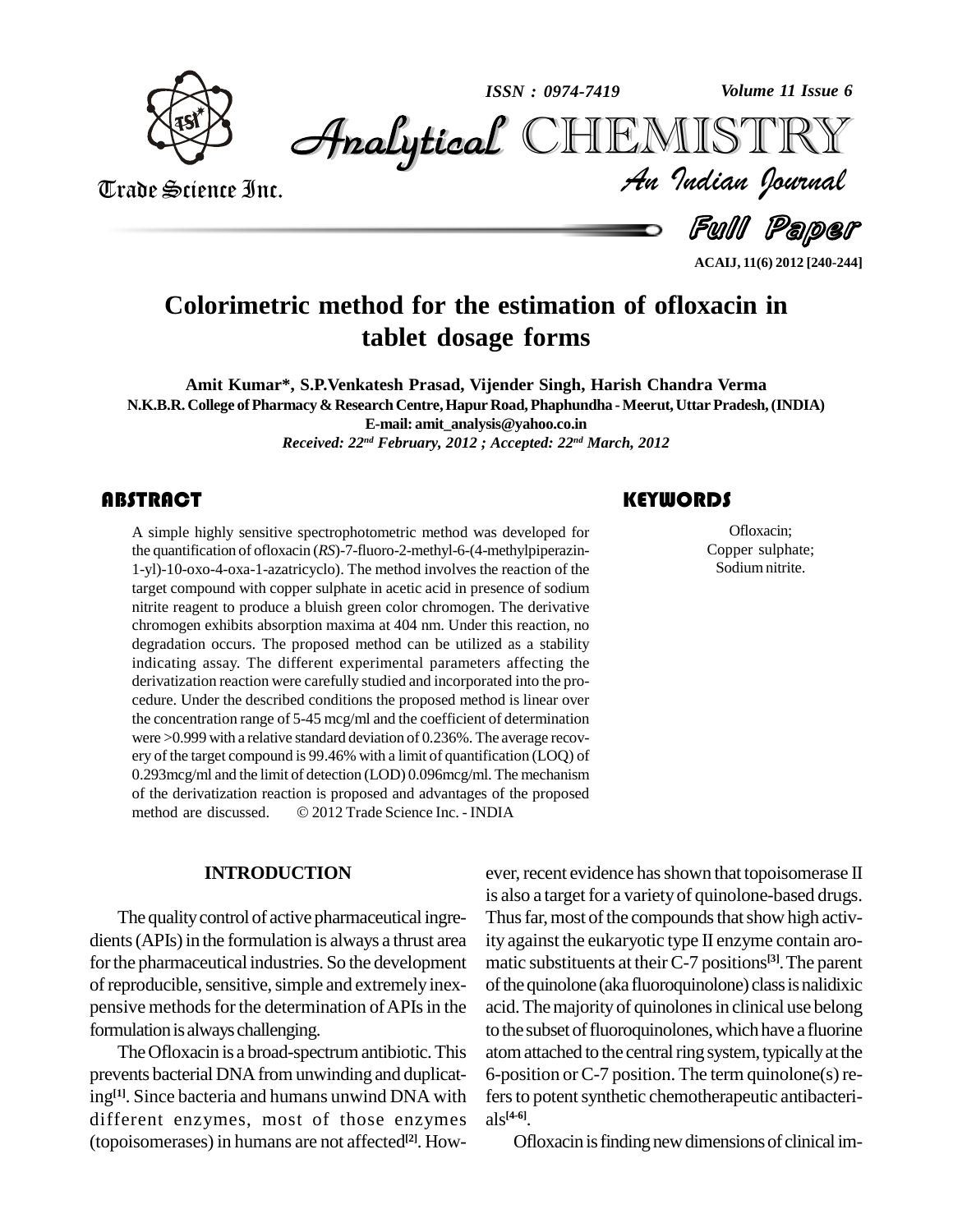

portance. To support its investigation an appropriate analytical method (sensitive, selective, reproducible and simple) for quantification of ofloxacin is essential. Anumber of analytical methods have been reported for mea suring of loxacin. These methods involved HPLC techniques **[7]**.

For the drugs that obey the beer Lambert's law, spectrophometric methods of analysis of single comnomical **[8,9]**.

The literarture survey did not reveal any analytical method for quantitative estimation of ofloxacin. Thus there is a need for the development of newer effective, sensitive, accurate and economical methods of analysis for quantitative estimations of ofloxacin as an active pharmaceutical ingredient.

The aim of this work was to develop a sensitive and simple spectrophotometric method for the quantification of ofloxacin isfinding new dimensions of Framateurial improbance.<br>The aim of this work was to develop a sensitive<br>and simple spectrophotometric method for the quan-<br>tification of ofloxacin is finding new dimensions of<br>clinical importance. To support its investig appropriate analytical method (sensitive, selective, reproducible and simple) for quantification of ofloxacin isessential.

## **EXPERIMENTAL**

#### **Apparatus**

Amodel Shimadzu UV-1601 double beam spectrophotometer with a fixed slit width of 2nm using a pair of 1cmmatched quartz cells was used forspectro photometric analysis.

### **Materials**

All the chemicals were of analytical reagent grade, and the solvents were of spectroscopic grades. A ofloxacin (Wintac Limited, Bangalore, Karnataka State, India), Copper sulphate, acetic acid, sodium nitrite and methanol.

#### **Spectrophometric method**

#### **(A) Prepartion ofstandrad ofloxacin solution**

ofloxacin was taken in clean, dry 100 ml volumetric flask (nm) as An accurately weighed 100 mg of pure drug<br>ofloxacin was taken in clean, dry 100 ml volumetric flask (n<br>and dissolved in small volume of ethanol (10–20 ml). The solution is diluted to 100 ml with ethanol. Now pipette out 10 ml of this solution and dilute to 100 ml with

ethanol, resulting in 100 mcg/ml of drug concentration.

# **(B) Determination of absorption maxima of ofloxacin**

ponent in solution are usually rapid, sensitive and eco-<br> $90^{\circ}$ C. After 10 minutes, solution was cooled to room 5 ml aliquot of standard ofloxacin solution of 100 mcg/ml was pipetted into a 25 ml volumetric flask.To this 3 ml of 1%w/v coppersulphate in 10%v/v acetic acid and 2 ml of 2% w/v sodium nitrite solution were added and heated on a water bath for 10 minutes at acid and 2 ml of 2% w/v sodium nitrite solution were<br>added and heated on a water bath for 10 minutes at<br>90° C. After 10 minutes, solution was cooled to room temperature. The final volume was made up to 25 ml with ethanol and solution was then scanned in the range of 400 to 800 nmagainst the reagent blank and graphi cally represented in Figure 1.



**Ofloxacin:** 20 mcg/ml, 3 ml 1%w/v CuSo<sub>4</sub> in 10%v/v CH<sub>3</sub>COOH; **2** W a velength (r<br>22 **ml** 2% w/v NaNO2 solution; reaction time: 10 min.<br>22 ml 2% w/v NaNO2 solution; reaction time: 10 min.

#### **Figure 1**

# **(C) Determination of optimum strength of reagent required producing optimum chromogens having maximumabsorbance**

An aliquot of 7.5 ml of loxacin solution of 100 mcg/ ml was pipetted into five 25 ml volumetric flasks. To this 1 ml, 2 ml, 3ml and 4 ml of  $1\%$  w/v copper sulphate in 10% v/v acetic acid (reagent) was added of volumetric flasks respectively and 2 ml of 2% w/v sodium nitrite solution was added of volumetric flasks respectively. The volumetric flasks were heated on a water bath for <sup>10</sup> minutes at <sup>90</sup><sup>º</sup> <sup>C</sup> and cooled to room tem perature.The final volume was made up to 25 ml with ethanol and solution wasthen scanned in the range of 404 nm against the reagent blank.

(nm) against reagent blank. The optimum strength of *I* strength of<br>*I* and repre-<br>IISTRY<br>*Indian hournal* An accurately weighed 100 mg of pure drug tilled water. The absorbance was measured at  $\ddot{e}$  max The final volume was made up to 25 ml with dis-404 nm against the reagent blank.<br>The final volume was made up to 25 ml with distilled water. The absorbance was measured at ẽmax reagent required to produce stable chromogen having maximum absorbance was found to be 3 ml and represented graphically in Figure 2.

Analytical CHEMISTRY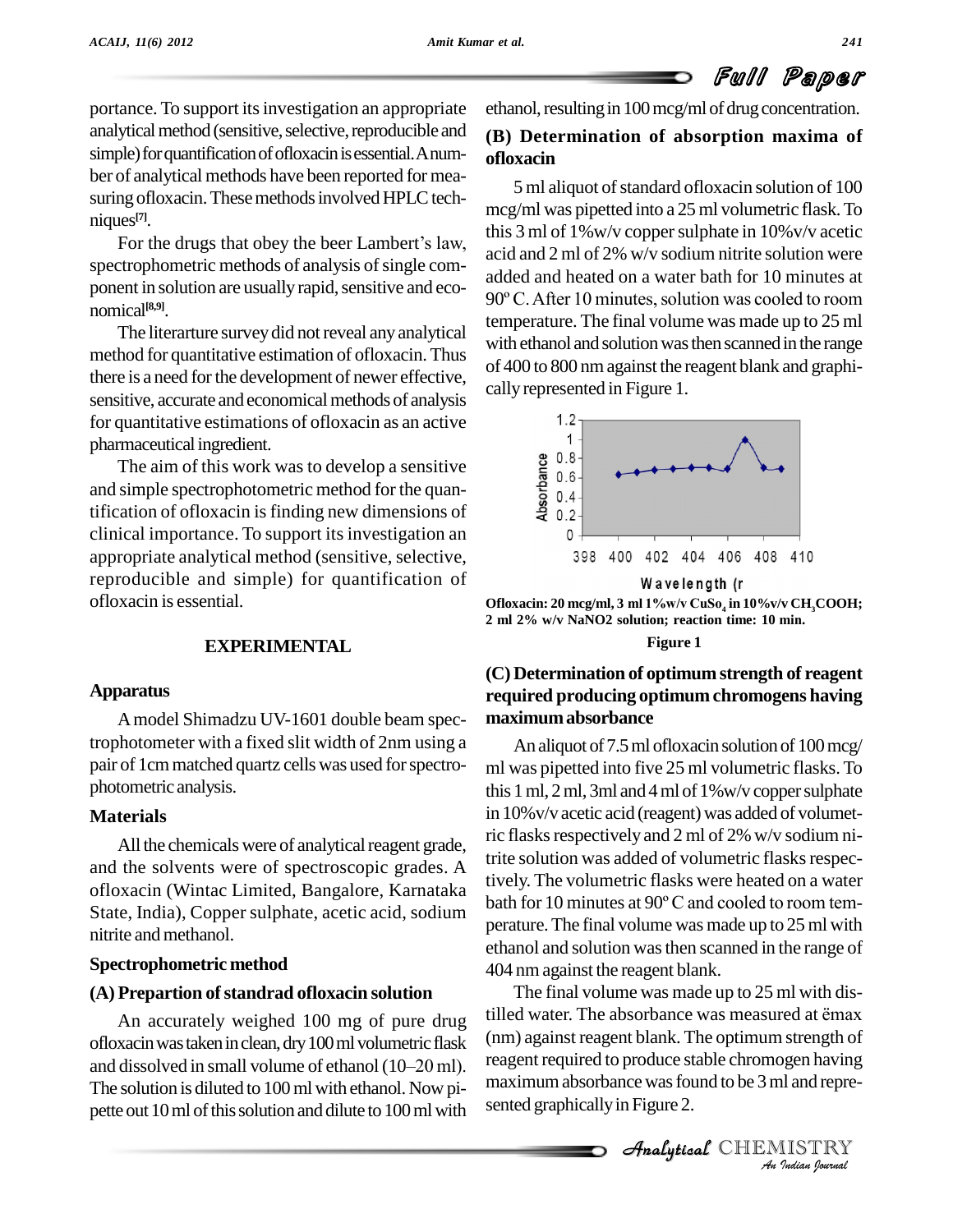

**Ofloxacin: 30 mcg/ml, 1ml.2ml, 3ml & 4ml 1%w/v CuSo<sup>4</sup> 10%v/v CH3COOH; 2 ml, 2% w/v NaNO2 solution; reaction time: 10 min.**

#### **Figure 2**

# **(D) Determination of optimum temperature re quired producing chromogen** Determination of optimum temperature re-<br>red producing chromogen<br>An aliquot of 7.5 ml of 100 mcg/ml of ofloxacin

solution was pipetted into four 25 ml volumetric flasks. To this 3ml of 1%w/v copper sulphate in 10% v/v acetic acid (reagent) was added of volumetric flasks re-<br>  $CH_2COOH; 2 ml 2\% w/v$  NaNO2 solution; reaction time: 10 min.<br>  $CH_2COOH; 2 ml 2\% w/v$  NaNO2 solution; reaction time: 10 min. spectively and 2ml of 2% w/v sodium nitrite solution was added of volumetric flasks respectively and heated on a water bath at different timesi.e., 1 minute, 5 min utes, <sup>10</sup> minutes and <sup>15</sup> minutes at <sup>90</sup> °C. The volu metric flaskswere cooled to roomtemperature and the volume was made up to 25.0 ml with ethanol. The ab sorbance of each solution was measured at 404 against blank. The optimum strength of temperature 10 min utes required to produce stable chromogen and represented graphically in Figure 3.



**Ofloxacin: 30 mcg/ml, 3ml 1%w/v CuSo<sup>4</sup> in 10%v/v CH3COOH; 2 I**me (minutes)<br>2 **ml** 2% w/v NaNO2 solution; reaction time: 10 min.<br>2 ml 2% w/v NaNO2 solution; reaction time: 10 min.

#### **Figure 3**

### **(E) Determination of concentration range of ofloxacin**

ml. of 100 mcg/ml of ofloxacin solution was pipetted *Indian*<br> *Indian*<br> *Indian*<br> *ISTRY*<br> *ISTRY*<br> *Indian Journal* Aliquots of 1.25ml, 2.5ml, 3.75ml, 5ml, 6.25ml, 7.5 ml, 8.75 ml, 10 ml, 11.25 ml, 12.5 ml and 13.75 into each of eleven 25 ml volumetric flasks. To this 3 ml  $_{\text{OF}}$ of 1%w/v copper sulphate in 10% v/v acetic acid and 2 CH<sub>3</sub>COOH; 2 ml 2% w/v NaNO2 solution; reaction time: 10 min. ml of 2% w/v sodium nitrite solution were added and

heated on <sup>a</sup> water bath for <sup>10</sup> minutes at <sup>90</sup><sup>º</sup> C.After 10 minutes, solution was cooled to room temperature. The final volume was made up to 25 ml with ethanol and solution wasthen scanned in the range of 400 to 800 nm against the reagent blank.

**in** to be linearin the concentration range 5-45 mcg/ml of The absorbance of solutions was measured at 404 nm against blank. The abs. Vs conc. curve wasfound ofloxacin and represented graphicallyin Figure 4.





#### **(F) Preparation ofstandard curve of ofloxacin**

Aliquots of 1.25ml, 2.5ml, 3.75ml, 5ml, 6.25ml, 7.5 ml, 8.75 ml, 10 ml and 11.25 ml of 100 mcg/ml of ofloxacin solution was pipetted into each of eleven 25 ml volumetric flasks. To this 3 ml of 1%w/v copper sulphate in 10%v/v acetic acid and 2 ml of 2% w/v sodium nitrite<br>solution were added and heated on a water bath for 10<br>minutes at 90° C. After 10 minutes, solution was cooled solution were added and heated on a water bath for 10 to room temperature. The final volume was made up to 25 ml with ethanol and solution was then scanned in the range of 400 to 800 nm against the reagent blank.

The absorbance of solutions was measured at 404 nm against blank. The calibration curve shows that Beer's law was obeyed in the concentration range 5-45 mcg/ml of ofloxacin and represented graphically in Figure 5.







Analytical CHEMISTRY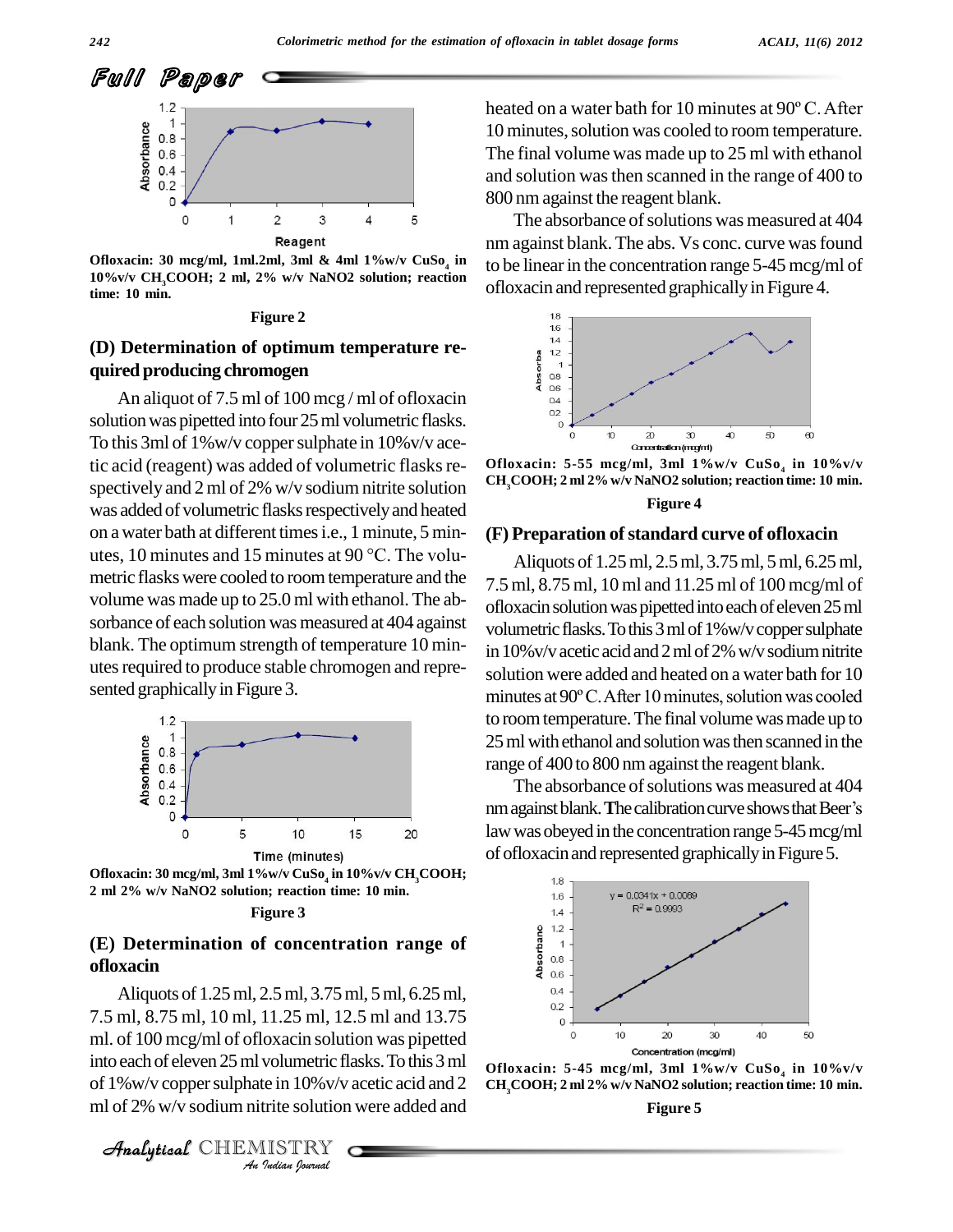## **(G) Optical characteristics**

The optical characteristics of the proposed method have been calculated. The values are given in TABLE 1.

| TABLE 1 |  |
|---------|--|
|---------|--|

| S.N. | <b>Parameters</b>                                          | <b>Results</b>         |
|------|------------------------------------------------------------|------------------------|
| 1.   | Absorption maxima (nm)                                     | 404                    |
| 2.   | Beer's law limits (mcg/ml)                                 | $5 - 45$               |
| 3.   | Molar extinction coefficient (mole- $1$ cm- $1$ )          | $3.445 \times 10^{-2}$ |
| 4.   | Sandal's sensitivity<br>$(mcg/cm2/0.001$ absorbance units) | 0.0290111              |
| 5.   | Regression equation (y)                                    | 0.9993                 |
|      | Slope(b)                                                   | 0.0341                 |
|      | Intercept $(a)$                                            | 0.0089                 |
| б.   | Coefficient of variance                                    | 0.1829259              |
| 7.   | Standard deviation                                         | 0.001                  |
| 8.   | Limit of detection (mcg/ml)                                | 0.0967742              |
| 9.   | Limit of quantitation $(mcg/ml)$                           | 0.2932551              |

#### **Validation parameters**

### **(A) Recovery studies**

An aliquot of 5 ml of sample drug of loxacin solution 100 mcg/ml was pipetted into each of three 25 ml volumetric flasks. To this 1 ml, 1.5 ml and 2 ml of Ofloxacin: 30 mcg/ml, 3ml 1%w/v CuSo<sub>4</sub> in 10%w/v Ct ortorderd drug of loxacin solution of 100.0 mog/ml uses  $\frac{2 \text{ ml}}{2\%}$  w/v NaNO2 solution; reaction time: 40 min. standard drug ofloxacin solution of 100.0mcg/ml was added respectively. To this 3 ml of 1%w/v copper sulphate in 10%v/v acetic acid and 2 ml of 2% w/v sodium nitrite solution were added and heated on a sulphate in 10% v/v acetic acid and 2 ml of 2% w/v<br>sodium nitrite solution were added and heated on a<br>water bath for 10 minutes at 90° C. After 10 minutes, solution was cooled to room temperature. The final volume was made up to 25 ml with ethanol. The ab sorbance was measured at 404 nm against reagent blank. The total amount and percentage recovery of sample of loxacin was found to be 99.46%.

### **(B) Precision**

### **(a) Repeatability**

An aliquot of 5 ml of sample drug of loxacin solution 100 mcg/ml was pipetted into each of three 25 ml volumetric flasks.To this 3 ml of 1%w/v coppersul phate in 10%v/v acetic acid and 2 ml of 2% w/v so dium nitrite solution were added and heated on a water all o phate in 10% v/v acetic acid and 2 ml of 2% w/v so-<br>dium nitrite solution were added and heated on a water all othe<br>bath for 10 minutes at 90°C. After 10 minutes, solution the opt was cooled to room temperature. The final volume was made up to 25 ml with ethanol. The absorbance was measured at 404 nm against reagent blank. The aver-

age percentage recovery of sample of loxacin was found to be 100.06.

## **(C) Stability**

 $\alpha$  acid and 2 ml of 2% w/v sodium nitrite solution were<br>added and heated on a water bath for 10 minutes at<br> $\alpha$  90° C. After 10 minutes, solution was cooled to room 7.5 ml aliquot of standard of loxacin solution of 100 mcg/ml was pipetted into a 25 ml volumetric flask.To this 3 ml of 1%w/v coppersulphate in 10%v/v acetic acid and 2 ml of 2% w/v sodium nitrite solution were added and heated on a water bath for 10 minutes at temperature. The final volume was made up to 25 ml with ethanol and solution was then scanned in the range of 404 nm against the reagent blank and graphically represented in Figure 6. The colour of the derivative chromogen of ofloxacin wasfound to be stable for 30 minutes after which the absorbance decreases slowly.



**Ofloxacin: 30 mcg/ml, 3ml 1%w/v CuSo<sup>4</sup> in 10%v/v CH3COOH; 2 I me** (minutes)<br>2 **Diloxacin: 30 mcg/ml, 3ml 1%w/v CuSo<sub>4</sub> in 10%v/v CH<sub>3</sub>CO<br>2 ml 2% w/v NaNO2 solution; reaction time: 40 min.** 

**Figure 6**

### **RESULTAND DISCUSSIONS**

The experimental conditions affecting the development and stability of the colored chromogens produced were carefully studied. The colored chromogens are stable for at least 30 min which permits the convenient application of the proposed method.

Different experimental conditions, especiallytem perature and reagent concentration were carefully selected asthey could greatlyaffect the quantification of the target compound.

*An*all other experimental conditions were kept constant at *I*<br>*Indian optimost stable<br>and heating<br><i>I***ISTRY<br>Indian Iournal** the optimum values. Figure 2. In order to obtain opti-The effect of reagent concentration on the derivative chromogen formation was observed by measuring the absorbance of ofloxacin concentration ratios, while mum derivative chromogen with highest and most stable absorbance, the effect of the reaction time and heating temperature on the absorbance of the reaction product

**Analytical** CHEMISTRY